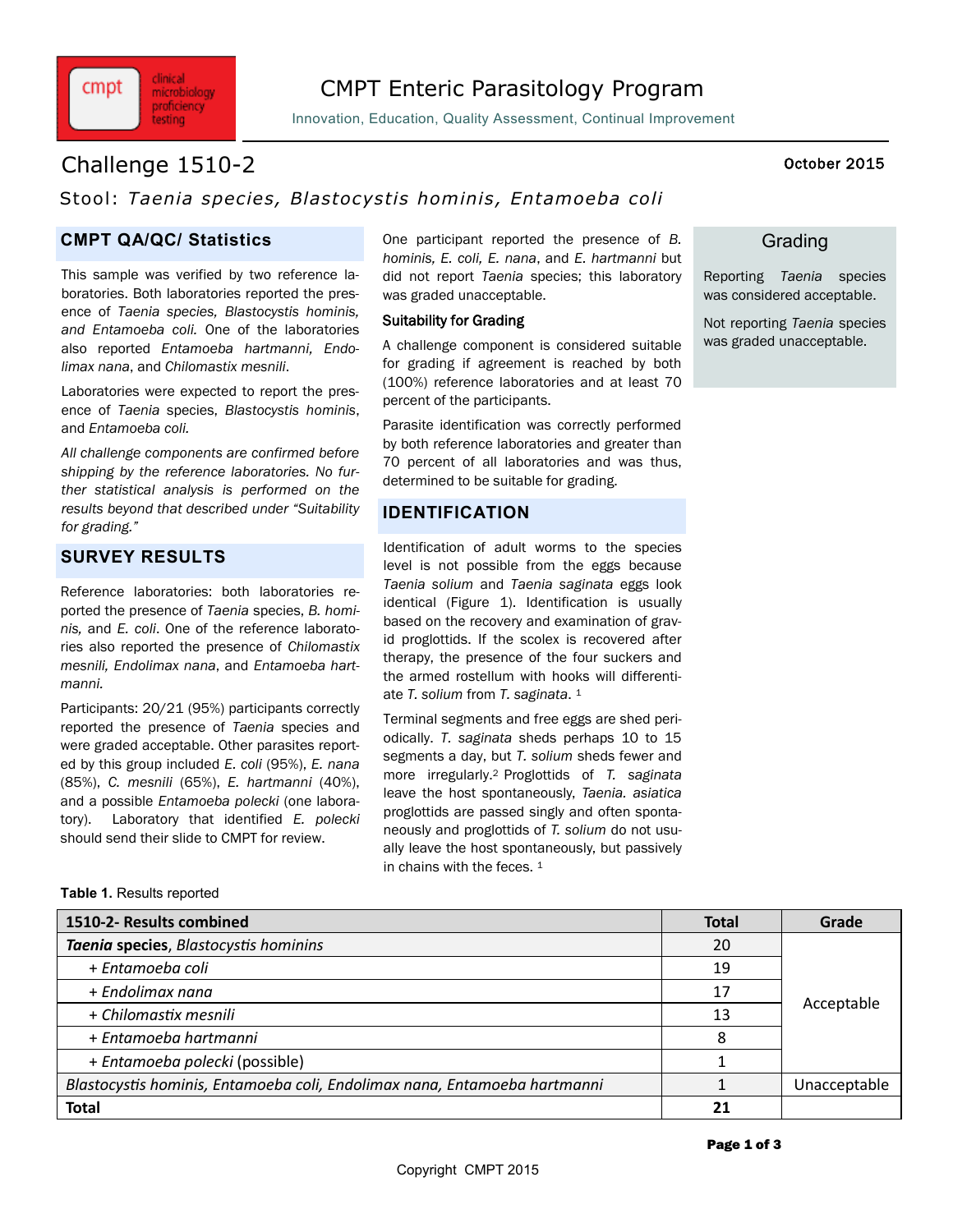#### EGGS

Ova of the family Taeniidae, including *T. solium* and *T. saginata,* are indistinguishable from each other and should be reported as *Taenia*  species in clinical samples. The eggs measure 30-35µm in diameter and are radially-striated. If visible, the internal oncosphere contains six refractile hooks (Figure 1). <sup>1</sup>



**Figure 1:** egg of *Taenia* species. Image courtesy of CDC Public Health Image Library

#### PROGLOTTIDS

The uterine structure in the gravid proglottids is often used as the main criterion for identification. The injection of India ink into the uterus or clearing of the gravid proglottid with Euparal allows visualization of the number of primary lateral branches on each side of the central uterine stem. Their number allows differentiation between the two species: *T. saginata* has 15 to 20 branches on each side, *T. saginata/ asiatica* has 11- 32 branches, while *T. solium*  has only 7 to 13 (<17) (Figure 2).

On occasion, there may be an overlap in the number of lateral uterine branches (especially

# CMPT Enteric Parasitology Program October 2015 1510-2

#### Important

It is very important that personnel use precautions to prevent accidental infection with *T. solium* eggs, which may lead to cysticercosis. It is also very important that all patients be instructed to use good personal hygiene if they are found to have a *Taenia* infection because of the danger of autoinfection with the eggs or possible infection of others.<sup>1</sup>

### **CLINICAL RELEVANCE** each size) (Figure 3).

*solium*." **SCOLICES** 

There are approximately 45 species and nominal subspecies of *Taenia,* but humans are the only definitive hosts for the beef tapeworm, *T. saginata*, and pork tapeworm, *T. solium* and *T. asiatica*. Recent molecular and phylogenetic studies indicate that *T. asiatica* is a distinct species closely related to *T. saginata.* <sup>1</sup>

in immature proglottids). In such situations, differentiation between the species is not possible. The proglottids should be reported as "Proglottids of *Taenia* species; unable to speciate definitively due to the overlap in the number of uterine branches between *T. saginata* and *T.* 

Although rarely seen, another means of differentiating between the species of *Taenia*, would be by the morphological examination of the scolices. The scolex of *T. saginata* has 4 large suckers but no rostellum or rostellar hooks. The scolex of *T. solium* has in addition to the 4 prominent cup-shaped suckers, a rostellum bearing 2 rows of large and small hooks (usually there are approximately 13 hooks of

The presence of the adult worm usually causes no problems other than slight irritation at the site of attachment (*T. solium*) or vague abdominal symptoms.

Cysticercosis infection with *T. solium* larvae is relatively common in certain parts of the world. It is acquired through the ingestion of eggs that hatch in the duodenum or jejunum after exposure to gastric juice in the stomach. The released oncospheres penetrate the intestinal wall, are carried via the mesentric venules



**Figure 2:** gravid proglottids of *Taenia* species. A: *T. solium* proglottid with 7 to 13 uterine branches; B: *T. saginata* proglottid with 15 to 20 uterine branches. Image courtesy of CDC Public Health Image Library